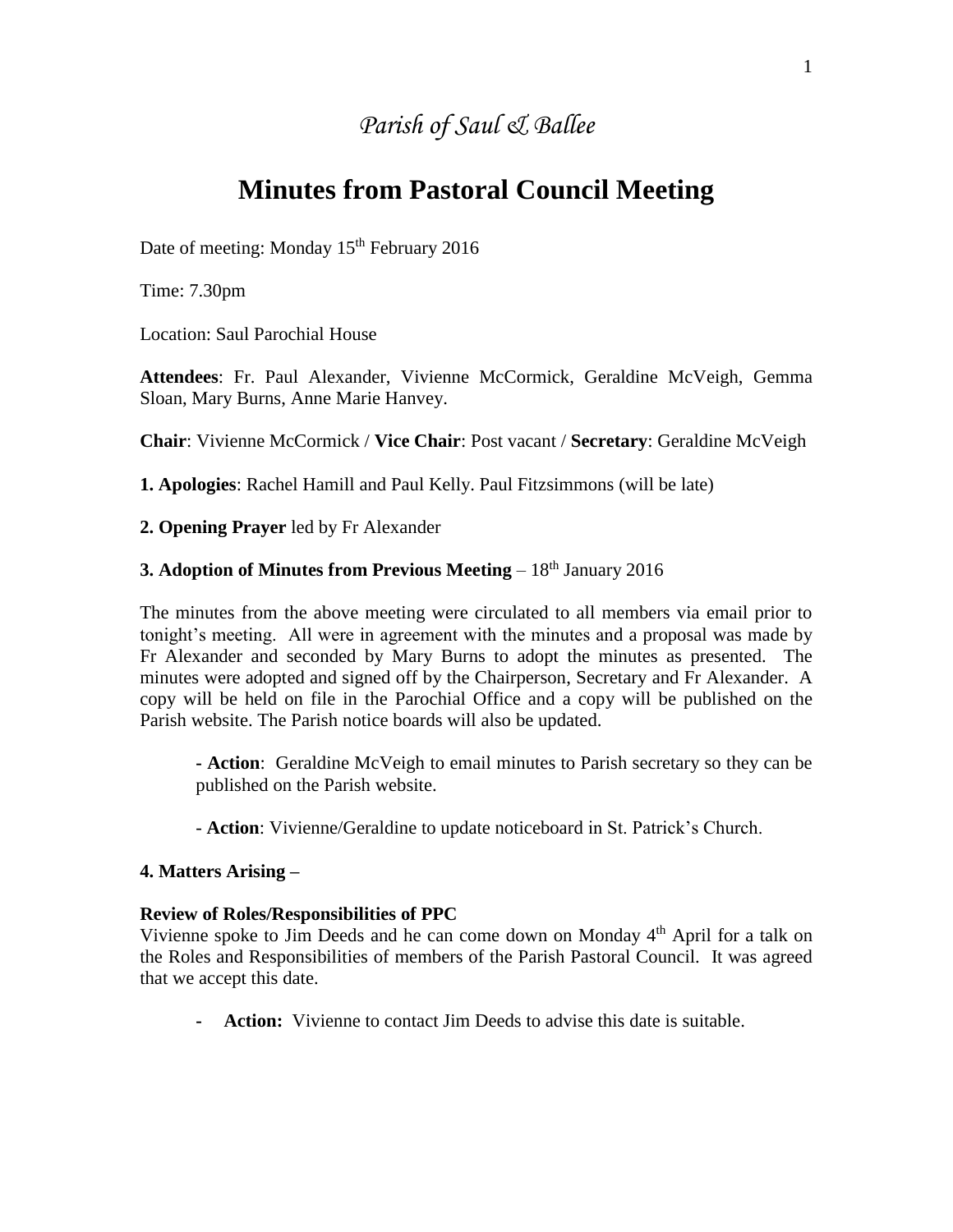#### **Extra-Ordinary Ministers of the Eucharist:**

The Extra-Ordinary Ministers of the Eucharist met on  $1<sup>st</sup>$  February to consider where they stand within the Church, conducting children's blessings and visiting the sick. It was agreed that they will meet once a year.

**- Action:** No further action required

## **Reflection Day for Readers of the Word**

A Reflection Day for Readers, conducted by Fr Mel, will be held at Tobar Mhuire from 9.30am to 5.00pm on Saturday  $20<sup>th</sup>$  February. Eleven or twelve readers are expected to attend.

**- Action:** No further action required

## **Parish Newsletter:**

Vivienne hopes to get the next Newsletter out for Easter weekend. The schools have been approached to request P6 and P7 to enter a competition to design a front cover for each issue of the Newsletter. Vivienne has spoken to Mr McGrath and he is very pleased to help with this and we hope to get details out to the children before half term. The prizes will be 4 cinema passes. It was suggested as well as cinema tickets the winners could receive a framed copy of their entries. An article will go in the Newsletter with a photograph of the winners. St Joseph's Ballycruttle have already submitted 17 entries of a very high standard, one in particular is very good and will be used on the next issue of the Newsletter. Vivienne is working on a collage of the other pictures which could be displayed in each of the churches. The profile for the choir and other articles may have to go in a later issue due to lack of space in the March Newsletter. Copies of the Newsletter will be left in the schools.

- **- Action:** Vivienne to get details of competition out to schools before half term.
- **- Action:** Copies of Newsletters to be left in the schools

## **Eucharistic Adoration:**

Eucharistic Adoration is going well and numbers are keeping up. Some people had requested more heating particularly in the afternoon and Fr Alexander agreed to extend the times the heating will be on in the Church. The Adoration Committee is working on a flyer for parents.

- **- Action**: Fr Alexander to extend heating times
- **- Action**: Adoration Committee to produce flyer for schools

## **Jubilee Year of Mercy:**

The 'Day of Mercy' on the last Friday of the month of January went well and Fr Alexander will consider having Exposition for a longer period next month.

The '24 Hours for the Lord' from the evening of Friday 4<sup>th</sup> March to the evening of Saturday  $5<sup>th</sup>$  March will be celebrated with Mass at 7.00pm on Friday evening, and 6.30pm on Saturday evening, in Saul followed by Exposition of the Blessed Sacrament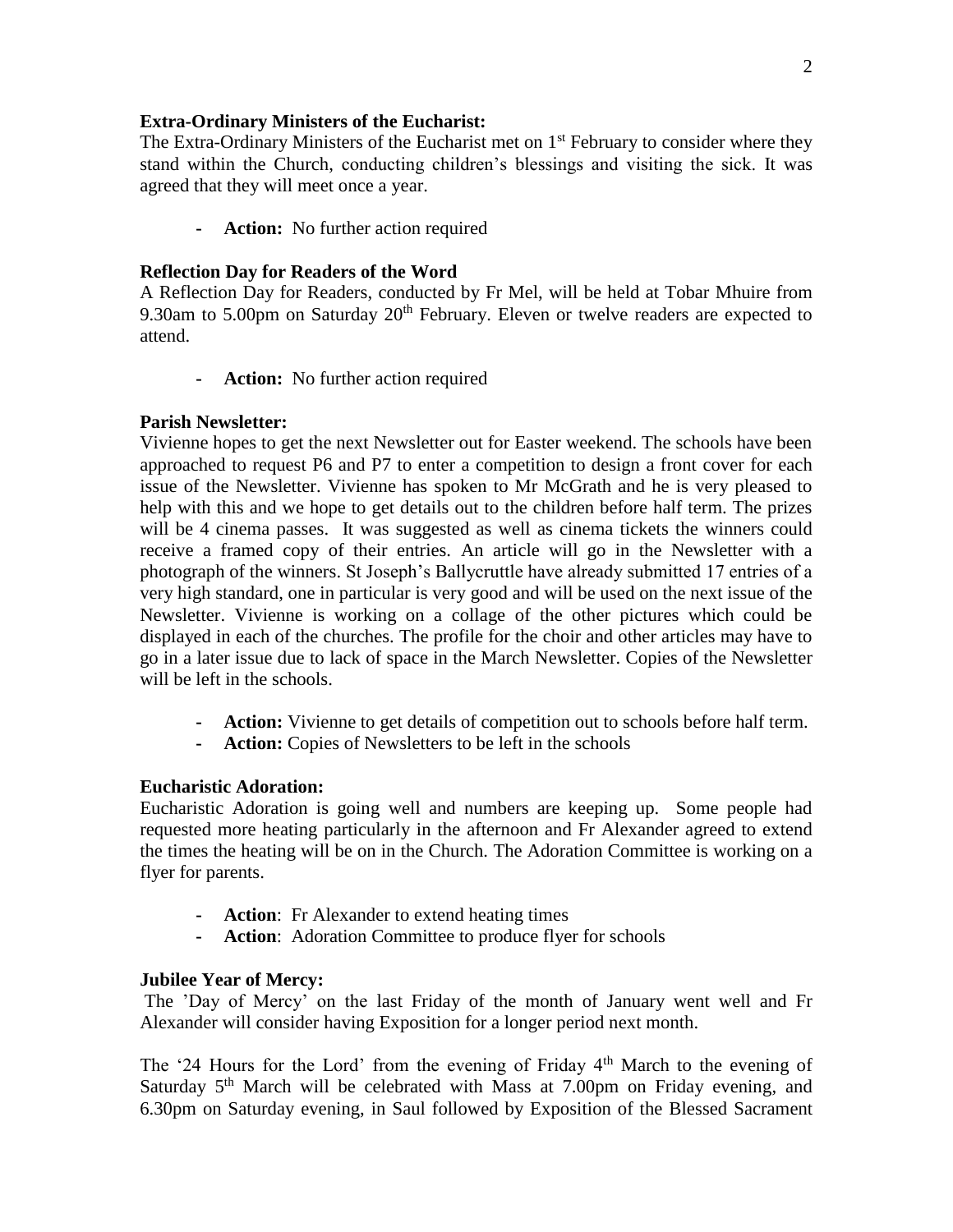until midnight on both evenings.. Fr Alexander will put out booklets on Examination of Conscience and will be available for Confession all evening. Notice about the arrangements for the Day of Mercy and 24 Hours for the Lord to go in the Bulletin.

Fr Alexander felt we should do something as a Parish to mark the Year of Mercy and suggested a trip to the Doors of Mercy at St Patrick's and Clonard in Belfast - we could hire a bus and parishioners could go as a group. It was decided to discuss this further at the next meeting.

The Day of Mercy in March is Good Friday. Fr Alexander suggested we have something in the evening for the Day of Mercy, perhaps the Divine Mercy Novena and Day of Mercy Prayers around the Cross at 7.00pm followed by Confessions.

- **- Action**: Vivienne to arrange Notice for Bulletin
- **- Action:** Fr Alexander to consider extending Adoration on the Day of Mercy each month.
- **- Action:** Suggested trip to Doors of Mercy to go on Agenda for next meeting.

#### **5 Easter Ceremonies**

It was agreed as follows

| Holy Thursday: | Mass in St Patrick's, Saul at 7.30 with Exposition until 9.00pm.                                        |
|----------------|---------------------------------------------------------------------------------------------------------|
| Good Friday:   | The Passion in St Patrick's, Saul at 3.00pm<br>Stations on the Mountain at 5.30pm (weather permitting). |
| Holy Saturday: | Easter Vigil in St Patrick's, Saul at 9.00pm                                                            |
| Easter Sunday: | Mass in St Patrick's, Saul at 9.30am<br>Mass in Carlin at 11.00am                                       |

It is hoped to have a Mass at 6.00am on the mountain on Easter Sunday but this will depend on the condition of the mountain at Easter. This will be discussed further at the next meeting.

- **- Action**: Dawn Mass on mountain to go on Agenda for next Meeting
- **- Action**: Vivienne to prepare notice of Easter Ceremonies for Churches

#### **6. Cemetery Policy/Columbarium review:**

The changes were agreed and a proposal was made by Anne Marie Hanvey and seconded by Gemma Sloan to adopt the Policy as presented. It was thought we need to clarify the site of cemeteries A, B and C and Vivienne will make the necessary changes and send the revised Policy to Amanda for circulation to interested parties**.**

**- Action**: Vivienne to make agreed changes to Policy and send to Parish Secretary.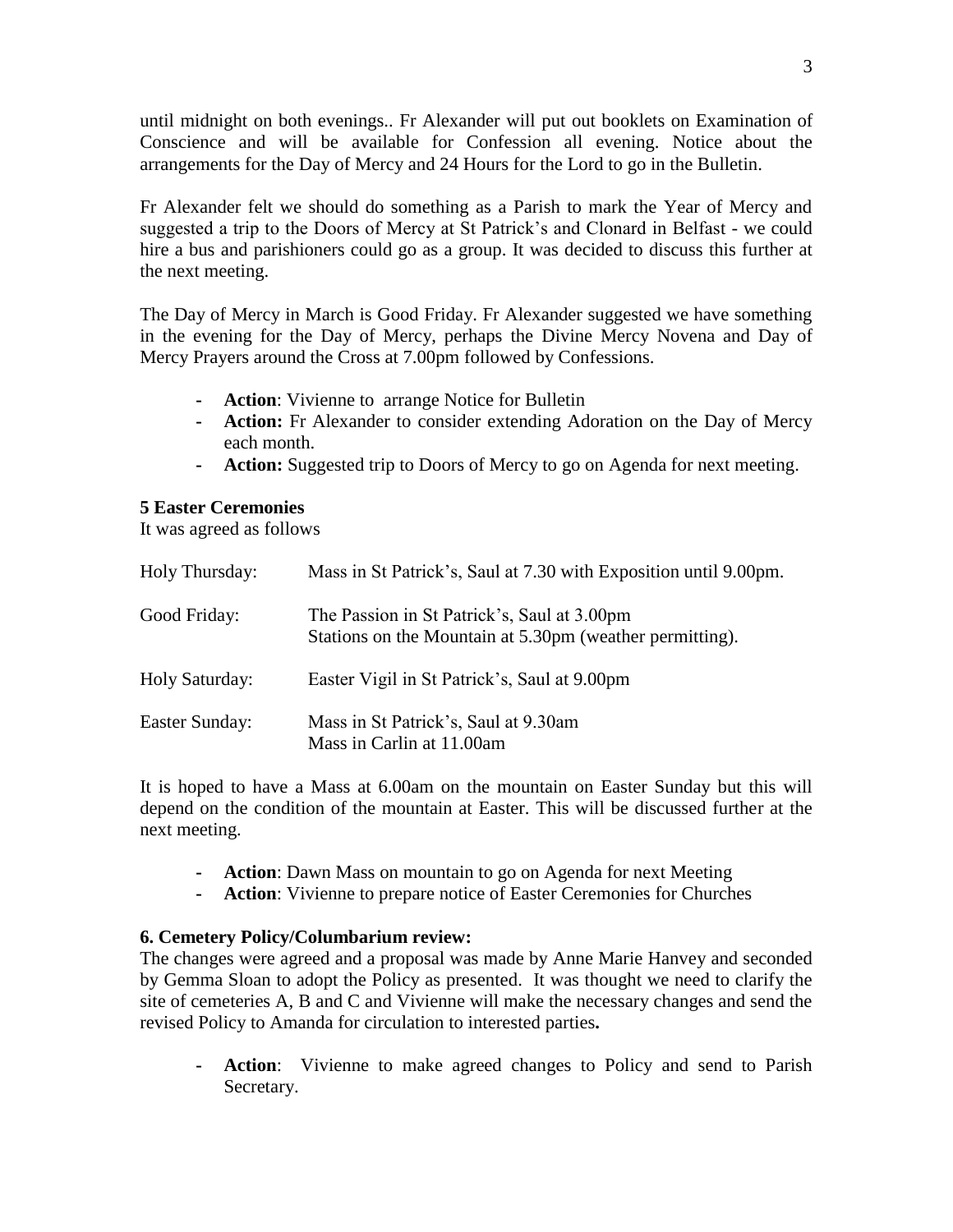#### **7. Family Prayer Ministry**

Suggestions were made on how we can promote this Ministry. We could introduce prayers at Baptism, mealtime prayers, liturgical prayers and include some prayers written by the children. Fr Paul has a booklet from 1984 on how prayer brought family together. Vivienne has obtained a copy of the prayers used in the schools and the Principal of St Patrick's PS, Saul has indicated he would be willing to promote this Ministry through the school. This item will be kept on the Agenda

**- Action**: Family Prayer Ministry to go on Agenda for next Meeting.

### **8. Parish Pastoral Council Review/Bishop's Report**

As a Council we are required to be open and transparent with everything we are doing and the review prepared by Vivienne and circulated to the Council covers all that is going on in the parish and our hopes for the year ahead. 50 copies of the review will be printed in the middle of March and left in the churches. A copy of the Bishop's report will be sent to Bishop Treanor and also to Jim Deeds of the Living Church Office**.**

- **- Action**: Vivienne to send PPC Review to Parish Secretary for printing and distribution.
- **- Action**: Vivienne to send report to Bishop Treanor and copy to Jim Deeds

## **9. Consultation with the Parish Community**

We need to have ongoing communication with the people of the parish and consult with them to gather information to enable us to plan. We could have a survey but people tend not to respond to surveys. We could have a suggestion box, or some parishes have a parish assembly with an open meeting and take suggestions. We could have tea after Mass and invite people in – people have ideas and we could ask them. It was agreed to think and pray about it to enable us to come to a decision. We need to take time to ensure we come to the right decision and it is well organized so it will probably be the Autumn before we make a final decision.

**- Action**: To remain on the Agenda

## **10. AOB**

#### **Webcam**

Fr Paul advised that the problem with the webcam seems to be with BT and the broadband speed. He is in touch with the website designer to get the problem resolved.

**- Action**: Fr Alexander will keep us updated

#### **Altar servers**

Fr Paul advised that the altar servers are informed of weddings during school holidays and some are now coming on a Friday night.

**- Action**: No action required